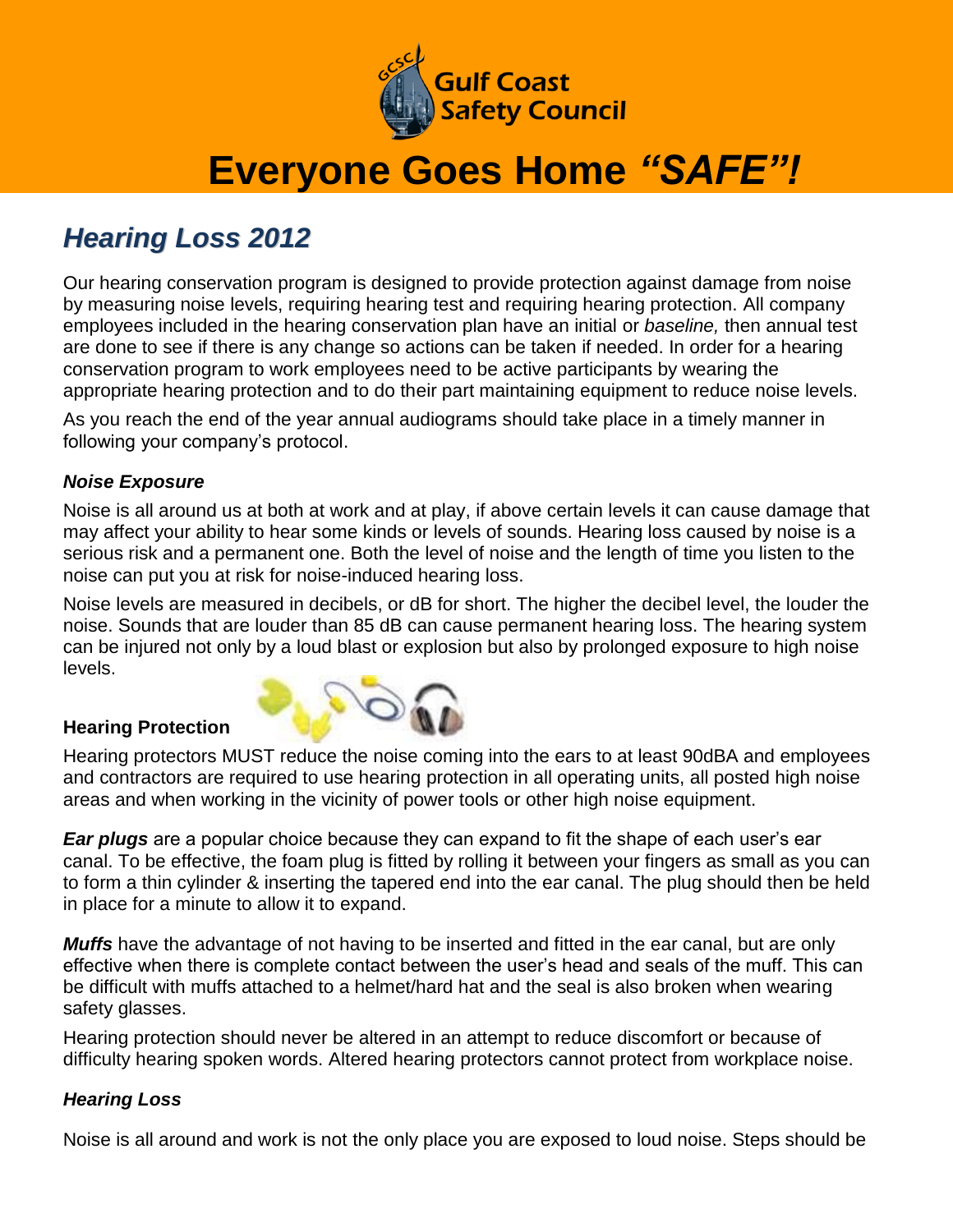

## **Everyone Goes Home** *"SAFE"!*

taken to protect your hearing in your personal life by keeping a moderate volume on your stereo or radio, especially when wearing headphones. Protection should also be worn when using power tools, mowing grass, riding motorcycles, boats or other loud vehicles and don't forget hunting/shooting.

Noise cannot be eliminated; however, we can reduce our exposure to dangerous levels of noise by using hearing protection, on and off the job. Hearing is something you cannot fix or replace; all you can do is make every effort to preserve what you have.

#### *Hearing protection should be used not only at work but also when off-duty and exposed to noise.*

**How loud is too loud?** The noise chart below lists average decibel levels for everyday sounds around you.

| <b>Painful</b>                      | <b>Extremely Loud</b>                          |
|-------------------------------------|------------------------------------------------|
| 150 $dB =$ fireworks at 3 feet      | 110 $dB =$ maximum output of some MP3 players, |
| 140 $dB =$ firearms, jet engine     | model airplane, chain saw                      |
| 130 $dB = jackhammer$               | 106 $dB = gas$ lawn mower                      |
| 120 $dB = jet$ plane takeoff, siren | 100 dB = hand drill, pneumatic drill           |

More "baby boomers", age 45-65, have diminished hearing than people above 65. Due to loud music and hazardous noise, hearing loss is occurring at a much younger age, one out of every 12 Americans above age 30 now has impaired hearing. To raise awareness about hearing health, the [American Speech-Language-Hearing Association \(ASHA\)](http://www.asha.org/) developed the award-winning *"Listen To Your Buds***"** campaign. The campaign educates parents and the very young about practicing safe listening habits such as turning down the volume and taking listening breaks when they use personal audio technology so they can avoid the devastating, lifelong effects that can accompany hearing loss. Recent research both in the United States and abroad indicates that misuse of the technology has the potential to cause noise-induced hearing loss.

Whether it's rock, classical, hip hop, or something in between, at certain sound levels, repeated exposure to music can cause permanent hearing loss and/or ringing in the ears known as tinnitus. A new term, **music-induced hearing loss**, has been coined to reflect this growing condition.

The Valero Hearing Conservation Program can be found on the Right-To-Know (SHG 5.6). It has been developed in accordance with the OSHA Standard of occupational noise exposure (**1910.95)**, and delineates the policies and procedures in place to minimize occupational hearing